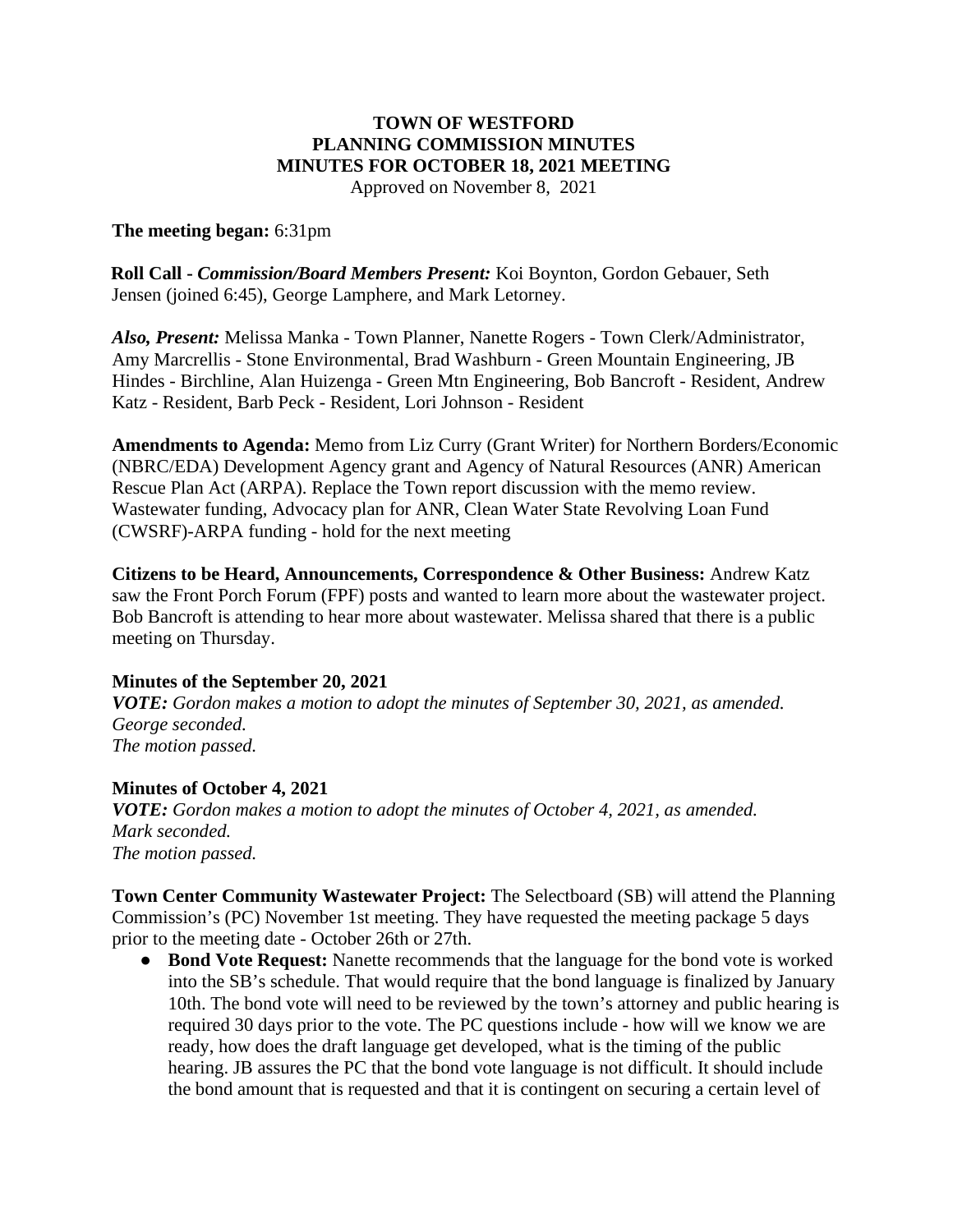funding. The bond vote is asking the voters for the authority to incur debt. It can be up to a certain amount or a not to exceed amount and can be contingent on securing a certain % of grant funds, but the language should be simple enough that it is easy to communicate to the voters. Sample language will be provided by September 26th for the November 1st meeting. We will need to know if pretreatment can happen in order to inform the final costs that inform the bond language. Amy confirms that the drilling for soil testing and capacity estimates will happen before Thanksgiving. Pretreatment capacity should be determined by Christmas. Brad confirms that field work to determine mapping to connect with all users and to identify each hookup from house to collection system will begin next week. Any hookup problems will be identified by the end of December.

- **Sewer Extensions:** Extensions beyond the identified service area is beyond the current scope of work identified in the Preliminary Engineering Report (PER) that has been approved by the state (ANR). Capacity of the system and zoning will inform if extensions are possible. The ordinance needs to identify the service area and it can be done using parcel boundaries. The service area can be amended through a public process.
- **Reservation of Capacity**
- **Burying Utilities:** Since the ground will be dug up, is it possible to bury other infrastructure for future utilities? Brad explains that burying conduits for fiber optics is possible, but water piping is much more challenging. The PC should advise with Chittenden Regional Planning Commission (CRPC) about burying utilities.
- **Example Sewer Ordinance:** JB reviews the example ordinance document. She explains that some of the language is dictated by the state and engineering, but other components (connection, allocation, and fund management) are up to the community. The ordinance language doesn't need to be complete until closer to construction. A resolution could be drafted sooner to inform the voters. JB explains the components of the ordinance and each section content. She points out that is in Section 7 - #2 represents no requirement to connect. Page 8 - #5 includes the incentive to connect upon build. There is a question regarding what happens if an existing household system within the service area fails. The draft language states that a lawfully operating replacement or expansion system can happen if it is not encroaching on any wellhead zone or another parcel. Page 8 - #5 states that a new on-site system can be built. Page 8 - #6 the draft language states that the town would only require hookup when a system has failed (according to state regulatory definition) and a new system would encroach on a well head or another parcel. The state definition includes surfacing effluent, defective components, backup into the house but it does not include encroachment on another parcel or well head. Encroachment of another parcel should be included. The PC and consultants agree that this is a good start for draft ordinance language. It reflects the planning process and community feedback. Priority allocation is discussed - properties that already exist are the first priority group. Reserved capacity should be prioritized, and it could include a timeframe - if not used by a certain date it is reverted back. Reserved capacity should be considered for private properties that might want to reserve for a future addition or new structure. JB urges the town to not overcomplicate the language in the resolution. The resolution is to get information out to the community prior to the full ordinance being drafted. The resolution is to inform the community and should be easy to understand. The process for drafting the ordinance is discussed. The PC is responsible for drafting the ordinance and then passing it on to the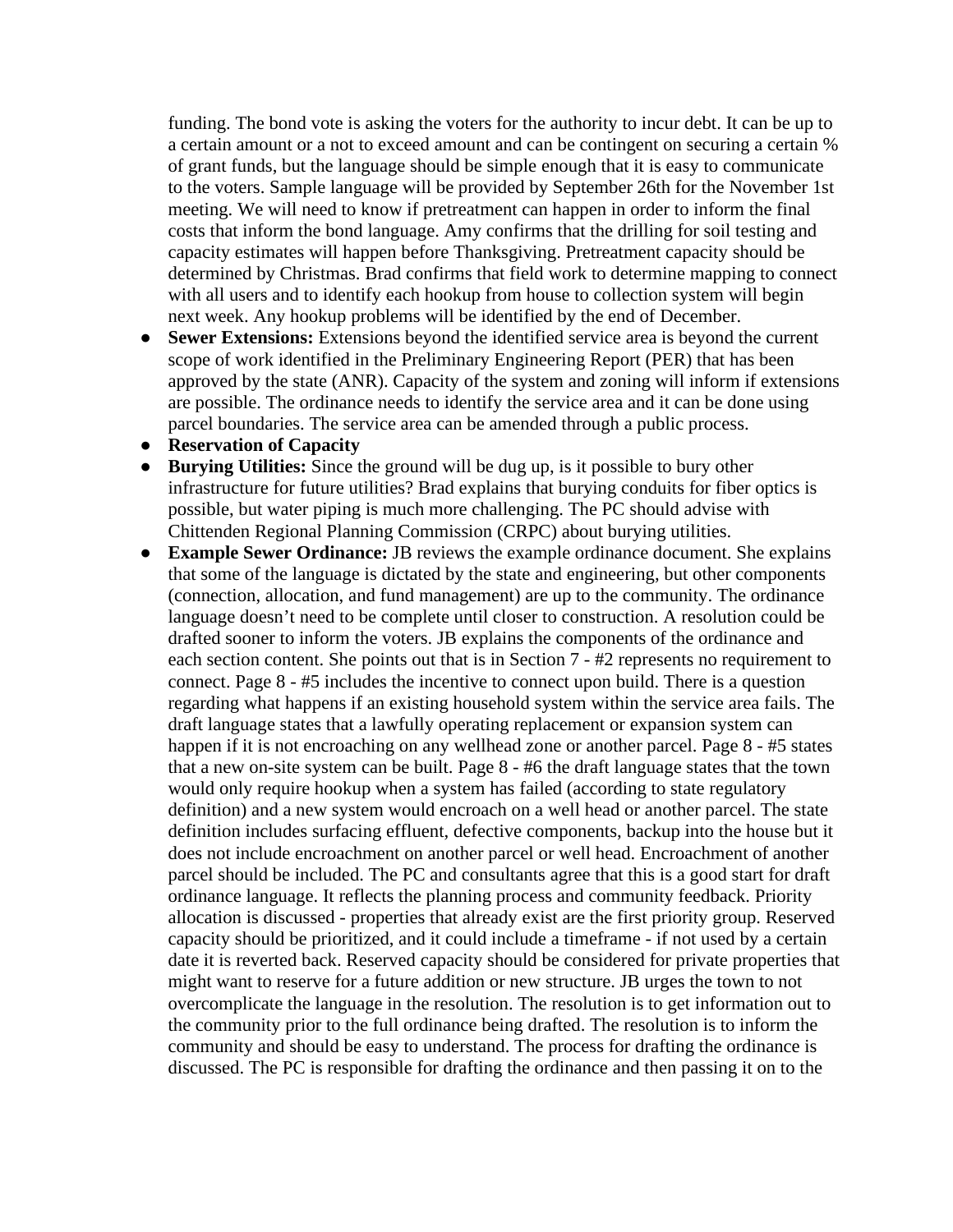SB for final language and community process. It is identified again that some of the ordinance language is dictated by the state.

*Public comment:* Barb Peck would not want to provide feedback on the ordinance until it is closer to a final draft, but she would like to see it when it is closer to completion.

Andrew Katz has interest in the impact on the service area, what the capacity is, and expected cost to residents. He states that it is clear that work is happening, and he will attend the community wide meeting to learn more.

**Draft FY 23 Planning Commission Report replaced with Liz Curry Memo:** There is a question regarding the numbers in the second paragraph. The numbers are from the draft PER but does not include the engineering numbers and some of the work that has been completed. Koi points out that the numbers are taken directly from the NBRC grant application and it should be reviewed to provide a clearer understanding of those numbers. PC should get other edits to Koi by Friday. ANR's priority list is discussed - Westford is on the list. Our score is around 45 or 46, we are in the middle. The list is based on a point system and relates to the amount of grant funding possible. ANR has draft language for the Intended Use Plan (IUP), it will open back up in December. At that time, they could make changes to the allocation language but it will not impact points. The IUP identifies the distribution and use of funds. At the end of the plan the towns are identified. The next amendment in December will include next year's allocation and subsidy as well as distribution of ARPA funds. ANR has \$9 million for decentralized community wastewater. It is identified that an advocacy campaign might be needed to reinstate 50% loan forgiveness. Monthly user fee is discussed. The PC identifies that we need to get to under \$75/month to be affordable. The need to secure \$350,000 from ARPA funds will be needed in addition to CWSRF. ANR has identified that they will use ARPA funds to lower user fees to get below \$1,000/year in user fees. The PC would like to see advocacy on 3 things:

- 50% loan forgiveness for CWSRF
- \$1,000 identified threshold should be lowered to \$500 to \$750 annually
- ANR being the last to the table to provide funding is not enough commitment.

George is communicating with Rep. Alyssa Black, who has been connecting with ANR. The PC identifies that these 3 pieces are critical to moving the project forward. It is discussed whether advocacy messaging needs to go directly to Julie Moore and others.

**Public Outreach Update:** Tomorrow evening is the public meeting. It will be hybrid with support from Lake Champlain Access Television providing a live stream. The meeting will be on zoom and taped. The meeting is 2 hours long, half of it will be informational - the why and how of the system. It will then be opened to questions. Those in person and virtual will be able to ask questions. The outreach committee met with the seniors last week. John Doane joined to share the challenges that the Common Hall has faced. They were able to provide the seniors with handouts. The same hangouts will be used in tomorrow evening's meeting. Handouts include the project summary, 3 maps and FAQs, and Westfordsfuture.com postcard. There is a question if pretreatment will be presented. It will be referenced as a component of the system. We do need the soil investigation to pursue pretreatment and want to be thoughtful about allocation/capacity. Pretreatment increases capacity but also prolongs the life of the system and therefore is the right direction. Gordon's presentation to the seniors outlined alternatives and that there is no plan B. The properties we have are not sustainable without adequate wastewater.